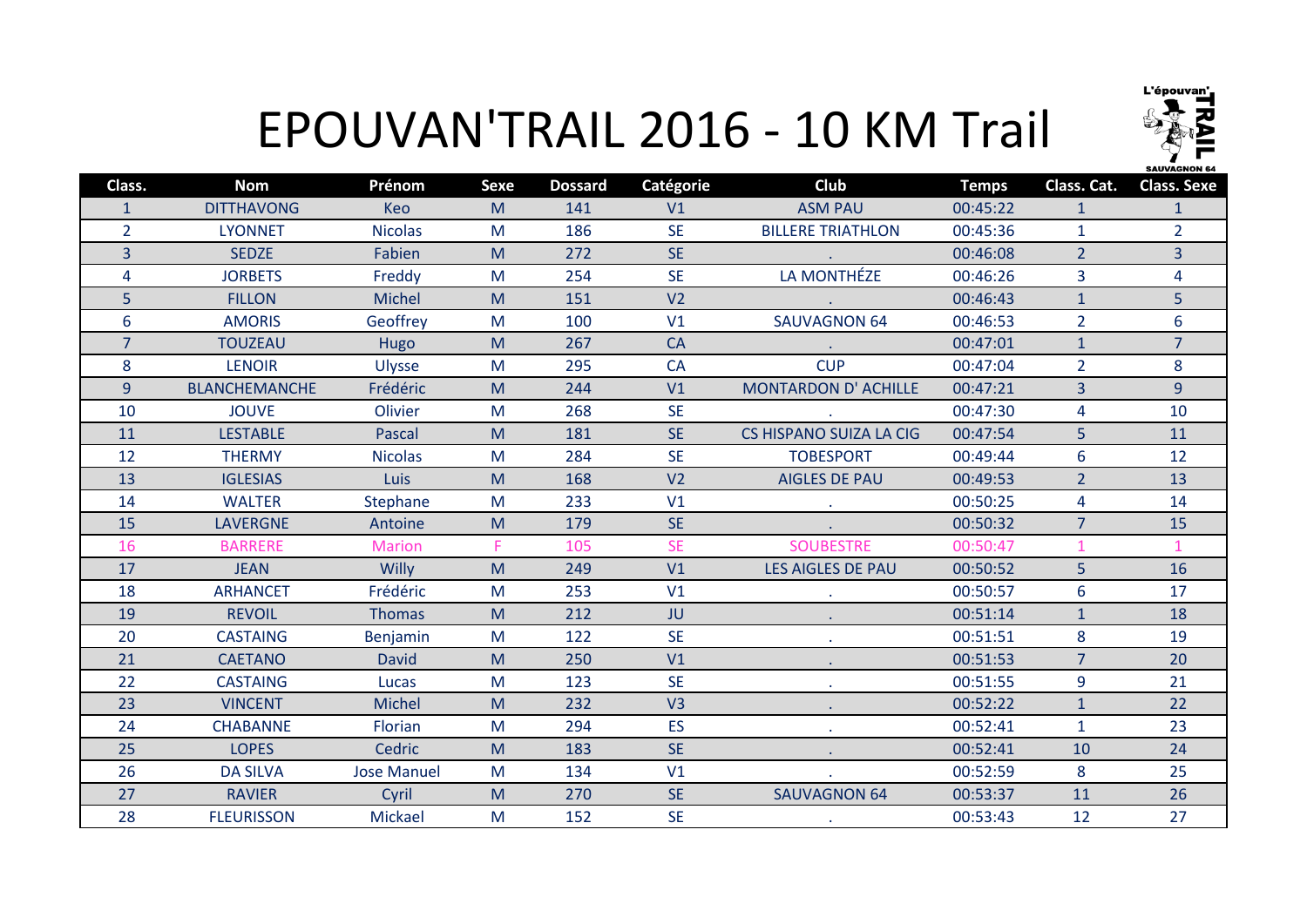| Class. | <b>Nom</b>              | Prénom             | Sexe | <b>Dossard</b> | Catégorie      | Club                        | <b>Temps</b> | Class. Cat.    | <b>Class. Sexe</b> |
|--------|-------------------------|--------------------|------|----------------|----------------|-----------------------------|--------------|----------------|--------------------|
| 29     | <b>PINCK</b>            | <b>Francis</b>     | M    | 207            | V <sub>2</sub> | <b>SPORTITUDE 64</b>        | 00:53:57     | 3              | 28                 |
| 30     | <b>MARSAT</b>           | Arnaud             | M    | 194            | <b>SE</b>      |                             | 00:53:59     | 13             | 29                 |
| 31     | <b>IGLESIAS</b>         | Raphaêl            | M    | 264            | <b>SE</b>      | <b>RRUN</b>                 | 00:54:00     | 14             | 30                 |
| 32     | <b>PASCUAL</b>          | <b>Nans</b>        | M    | 203            | <b>SE</b>      |                             | 00:54:06     | 15             | 31                 |
| 33     | <b>RIGEADE</b>          | Vincent            | M    | 279            | <b>SE</b>      | <b>MONTARDON D' ACHILLE</b> | 00:54:25     | 16             | 32                 |
| 34     | <b>GALLATO</b>          | Cedric             | M    | 156            | <b>SE</b>      |                             | 00:54:28     | 17             | 33                 |
| 35     | <b>MARISCAL</b>         | Frederic           | M    | 193            | <b>SE</b>      | <b>AIGLES DE PAU</b>        | 00:54:40     | 18             | 34                 |
| 36     | <b>SILLARD</b>          | Sylvain            | M    | 221            | <b>SE</b>      |                             | 00:54:49     | 19             | 35                 |
| 37     | <b>DOS SANTOS</b>       | Gabriel            | M    | 142            | <b>SE</b>      |                             | 00:54:49     | 20             | 36                 |
| 38     | <b>LACOSTE</b>          | Antonin            | M    | 237            | <b>SE</b>      |                             | 00:55:14     | 21             | 37                 |
| 39     | <b>MOMBRUN</b>          | Christian          | M    | 198            | V <sub>2</sub> |                             | 00:55:16     | $\overline{4}$ | 38                 |
| 40     | <b>DAVID</b>            | Anthony            | M    | 276            | <b>SE</b>      |                             | 00:55:18     | 22             | 39                 |
| 41     | <b>IGLESIAS</b>         | <b>Teddy</b>       | M    | 167            | <b>SE</b>      |                             | 00:55:38     | 23             | 40                 |
| 42     | <b>JORDY</b>            | Philippe           | M    | 171            | V1             | <b>AZZURO PYRENEES 64</b>   | 00:55:59     | 9              | 41                 |
| 43     | <b>HERNANDEZ</b>        | François           | M    | 271            | <b>SE</b>      |                             | 00:56:10     | 24             | 42                 |
| 44     | <b>DEVAUX</b>           | Sophie             | F    | 140            | <b>SE</b>      | <b>BILLERE TRIATHLON</b>    | 00:56:13     | 2 <sup>1</sup> | $\overline{2}$     |
| 45     | <b>LEWANDOWSICI</b>     | Joe                | M    | 258            | V1             |                             | 00:56:23     | 10             | 43                 |
| 46     | <b>BETBEDER</b>         | <b>Jean Michel</b> | M    | 251            | V <sub>2</sub> | <b>MONTARDON D' ACHILLE</b> | 00:56:30     | 5              | 44                 |
| 47     | <b>HILLEWAERE</b>       | Guillaume          | M    | 164            | <b>SE</b>      |                             | 00:56:36     | 25             | 45                 |
| 48     | <b>CAZAUX</b>           | Thierry            | M    | 265            | V1             | <b>RRUN</b>                 | 00:56:38     | 11             | 46                 |
| 49     | <b>PAPOT</b>            | Anne               | F.   | 297            | <b>SE</b>      | <b>MONTARDON D' ACHILLE</b> | 00:56:45     |                |                    |
| 50     | <b>CURUTCHAGUE</b>      | Roger              | M    | 133            | V <sub>2</sub> |                             | 00:56:57     | $6\phantom{a}$ | 47                 |
| 51     | <b>FOUCOIN</b>          | Victorien          | M    | 153            | <b>SE</b>      |                             | 00:57:20     | 26             | 48                 |
| 52     | <b>GABRIELE</b>         | Jean-Pierre        | M    | 154            | V <sub>2</sub> | MONTARDON D' ACHILLE        | 00:57:21     | $\overline{7}$ | 49                 |
| 53     | <b>BARROUQUERE</b>      | Sebastien          | M    | 106            | <b>SE</b>      |                             | 00:57:36     | 27             | 50                 |
| 54     | <b>ROUANNE</b>          | Julien             | M    | 214            | <b>SE</b>      |                             | 00:57:37     | 28             | 51                 |
| 55     | <b>HOEGELI</b>          | <b>Patrick</b>     | M    | 166            | V <sub>3</sub> | <b>SOUBESTRE</b>            | 00:57:39     | 2 <sup>1</sup> | 52                 |
| 56     | <b>POVEDA</b>           | Katixa             | M    | 282            | <b>SE</b>      |                             | 00:57:41     | 29             | 53                 |
| 57     | <b>LARRIEU</b>          | <b>Baptiste</b>    | M    | 292            | <b>SE</b>      |                             | 00:57:41     | 30             | 54                 |
| 58     | <b>PEVEZEAUX</b>        | Arnaud             | M    | 283            | V1             |                             | 00:58:21     | 12             | 55                 |
| 59     | <b>BARREAU</b>          | Laurent            | M    | 104            | V1             | <b>SOUBESTRE</b>            | 00:58:38     | 13             | 56                 |
| 60     | <b>LIGNEREUX BRAULT</b> | Marie-Christine    | F.   | 182            | V1             |                             | 00:58:40     | $\mathbf{1}$   | $\overline{4}$     |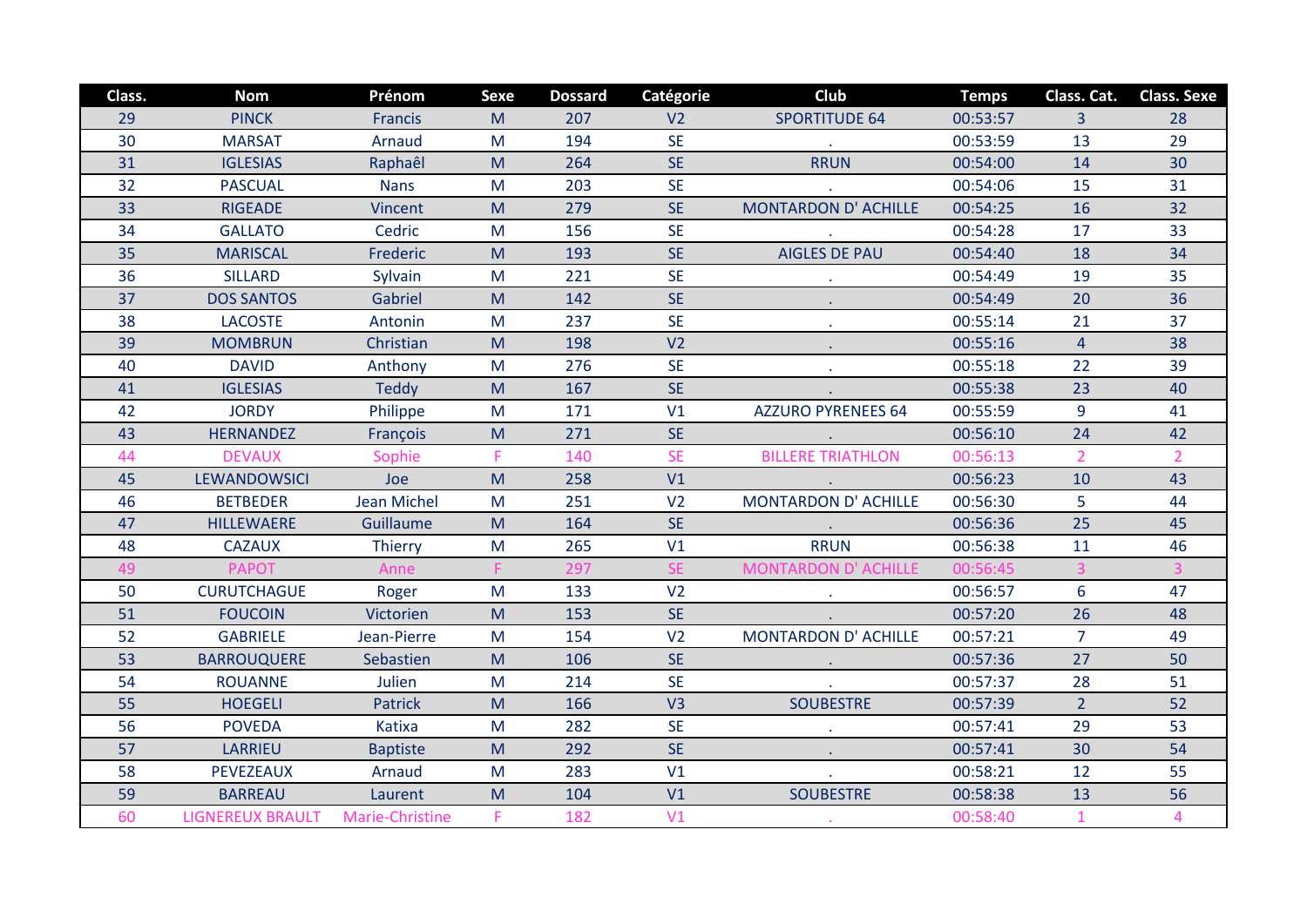| Class. | <b>Nom</b>             | Prénom          | <b>Sexe</b>                                                                                                | <b>Dossard</b> | Catégorie      | Club                       | <b>Temps</b> | Class. Cat.    | <b>Class. Sexe</b> |
|--------|------------------------|-----------------|------------------------------------------------------------------------------------------------------------|----------------|----------------|----------------------------|--------------|----------------|--------------------|
| 61     | <b>LAUGA</b>           | Fred            | M                                                                                                          | 178            | <b>SE</b>      |                            | 00:58:48     | 31             | 57                 |
| 62     | <b>GRANGE</b>          | Jean François   | M                                                                                                          | 161            | V <sub>3</sub> | <b>MONTARDON D'ACHILLE</b> | 00:58:54     | $\overline{3}$ | 58                 |
| 63     | <b>DAMIAN PICOLLET</b> | François        | M                                                                                                          | 136            | <b>SE</b>      |                            | 00:58:54     | 32             | 59                 |
| 64     | <b>LOSS</b>            | <b>Patrick</b>  | M                                                                                                          | 184            | V3             | <b>AIGLES DE PAU</b>       | 00:59:16     | 4              | 60                 |
| 65     | <b>POEYMIROO</b>       | Joel            | M                                                                                                          | 236            | V1             |                            | 00:59:27     | 14             | 61                 |
| 66     | <b>THEBAUD</b>         | Vincent         | M                                                                                                          | 228            | V1             |                            | 00:59:48     | 15             | 62                 |
| 67     | <b>BERGEROO</b>        | Thibaut         | $\mathsf{M}% _{T}=\mathsf{M}_{T}\!\left( a,b\right) ,\ \mathsf{M}_{T}=\mathsf{M}_{T}\!\left( a,b\right) ,$ | 240            | <b>SE</b>      | $\mathbf{r}$ .             | 01:00:15     | 33             | 63                 |
| 68     | <b>MARTINS</b>         | <b>Anais</b>    | F.                                                                                                         | 195            | <b>SE</b>      |                            | 01:00:21     | $\overline{4}$ | 5                  |
| 69     | <b>CAMBOT</b>          | <b>Bruno</b>    | M                                                                                                          | 119            | V1             |                            | 01:00:21     | 16             | 64                 |
| 70     | <b>DESREMAUX</b>       | <b>Thomas</b>   | M                                                                                                          | 293            | <b>SE</b>      | LES GIVRÉS DE NAY          | 01:00:40     | 34             | 65                 |
| 71     | <b>PRÉVOST</b>         | <b>Nicolas</b>  | M                                                                                                          | 210            | <b>SE</b>      |                            | 01:00:42     | 35             | 66                 |
| 72     | <b>SALIS</b>           | Fabien          | M                                                                                                          | 218            | V1             | <b>SERRES CASTET</b>       | 01:00:45     | 17             | 67                 |
| 73     | SALLES-MENJOU          | Jean-Philippe   | M                                                                                                          | 219            | V <sub>2</sub> |                            | 01:00:58     | 8              | 68                 |
| 74     | <b>LOUBRIAT</b>        | Jocelyn-William | M                                                                                                          | 185            | V1             |                            | 01:01:19     | 18             | 69                 |
| 75     | <b>ENCINAS</b>         | Elodie          |                                                                                                            | 147            | <b>SE</b>      | <b>AZZURO PYRÉNÉES 64</b>  | 01:01:22     | 5              | $6\phantom{1}6$    |
| 76     | <b>LACROIX</b>         | <b>Eric</b>     | M                                                                                                          | 173            | V1             |                            | 01:01:52     | 19             | 70                 |
| 77     | <b>BERTHELOT</b>       | Raynald         | M                                                                                                          | 245            | V <sub>2</sub> |                            | 01:01:53     | 9              | 71                 |
| 78     | <b>DOUBEL</b>          | François        | M                                                                                                          | 145            | V <sub>2</sub> |                            | 01:01:53     | 10             | 72                 |
| 79     | <b>ROCHANGE</b>        | Jean Jacques    | M                                                                                                          | 261            | V <sub>2</sub> | <b>ACMBS</b>               | 01:01:53     | 11             | 73                 |
| 80     | <b>GAOUYAT</b>         | Mathieu         | M                                                                                                          | 158            | <b>SE</b>      |                            | 01:02:23     | 36             | 74                 |
| 81     | <b>CHOURRÉ</b>         | Alexandre       | M                                                                                                          | 129            | <b>SE</b>      |                            | 01:02:24     | 37             | 75                 |
| 82     | <b>RODRIGUES</b>       | Christophe      | M                                                                                                          | 213            | V1             |                            | 01:02:30     | 20             | 76                 |
| 83     | <b>CARRE</b>           | Gaêl            | M                                                                                                          | 299            | <b>SE</b>      |                            | 01:02:35     | 38             | 77                 |
| 84     | <b>MARCHAND</b>        | Dominique       | M                                                                                                          | 191            | <b>SE</b>      |                            | 01:02:47     | 39             | 78                 |
| 85     | <b>CHAMPAGNE</b>       | Claude          | M                                                                                                          | 128            | V <sub>2</sub> |                            | 01:02:59     | 12             | 79                 |
| 86     | <b>CHAMPOMIER</b>      | <b>Bertrand</b> | M                                                                                                          | 277            | <b>SE</b>      |                            | 01:03:06     | 40             | 80                 |
| 87     | <b>THION</b>           | Pascal          | M                                                                                                          | 269            | V <sub>2</sub> |                            | 01:03:14     | 13             | 81                 |
| 88     | <b>SOLER</b>           | <b>Maxime</b>   | M                                                                                                          | 223            | <b>SE</b>      |                            | 01:03:22     | 41             | 82                 |
| 89     | <b>POEYDOMENGE</b>     | Anne            |                                                                                                            | 209            | <b>SE</b>      |                            | 01:03:34     | 6              |                    |
| 90     | <b>MALBEC</b>          | Violaine        | F                                                                                                          | 266            | <b>SE</b>      |                            | 01:03:34     | $\overline{7}$ | 8                  |
| 91     | <b>HILLOULIN</b>       | Philippe        | M                                                                                                          | 165            | V <sub>2</sub> |                            | 01:03:39     | 14             | 83                 |
| 92     | <b>BOYER</b>           | Sébastien       | M                                                                                                          | 115            | <b>SE</b>      |                            | 01:03:44     | 42             | 84                 |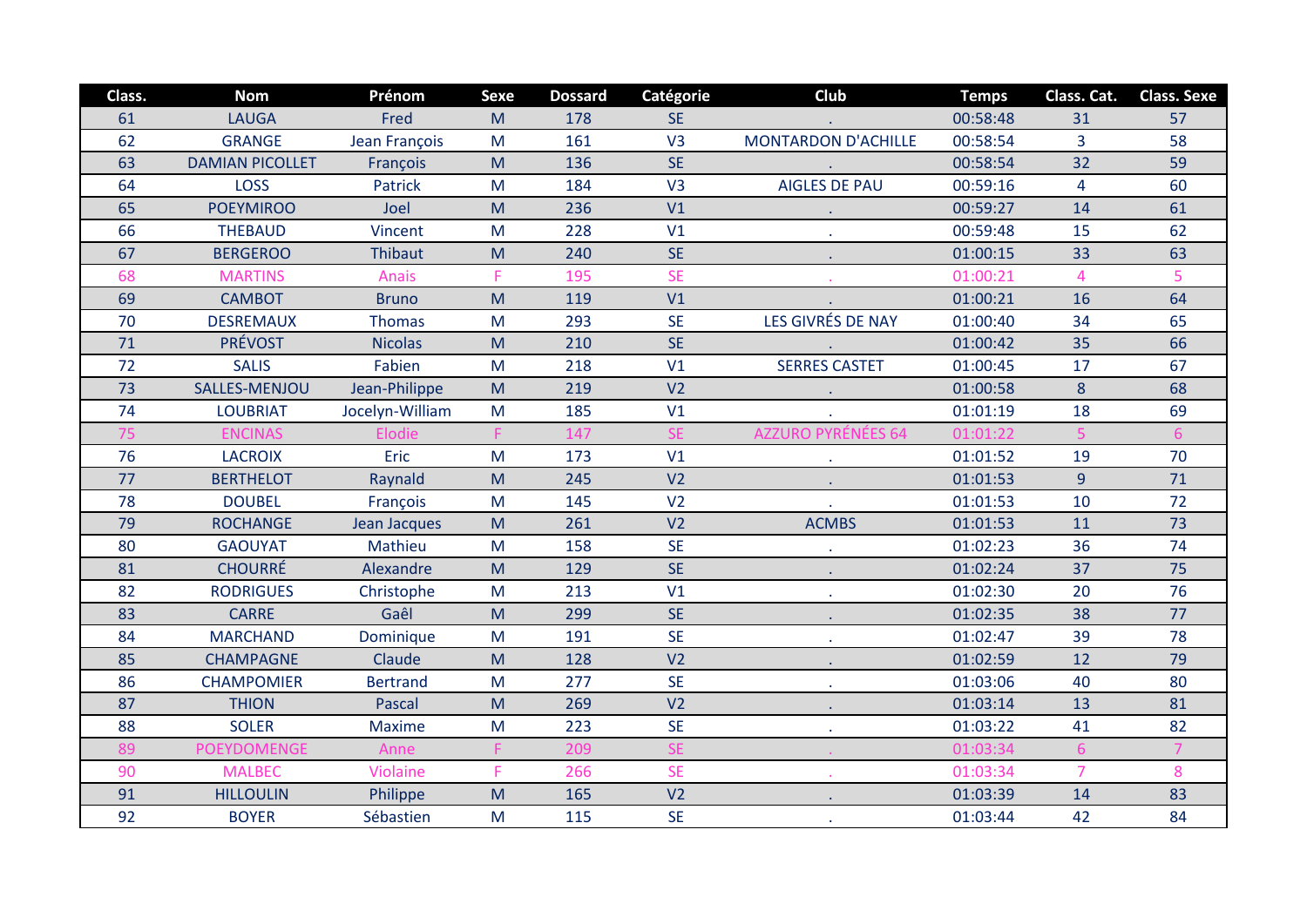| Class. | <b>Nom</b>         | Prénom            | <b>Sexe</b> | <b>Dossard</b> | Catégorie      | Club                        | <b>Temps</b> | Class. Cat.    | <b>Class. Sexe</b> |
|--------|--------------------|-------------------|-------------|----------------|----------------|-----------------------------|--------------|----------------|--------------------|
| 93     | <b>FOURCADE</b>    | <b>Thierry</b>    | M           | 248            | <b>SE</b>      |                             | 01:03:46     | 43             | 85                 |
| 94     | <b>SOLER</b>       | Henri             | M           | 222            | V <sub>2</sub> |                             | 01:03:54     | 15             | 86                 |
| 95     | <b>BONIFACE</b>    | Carole            | F           | 113            | <b>SE</b>      | <b>PAU TRIATHLON</b>        | 01:04:14     | 8              | 9                  |
| 96     | <b>BONIFACE</b>    | Sébastien         | M           | 112            | <b>SE</b>      |                             | 01:04:15     | 44             | 87                 |
| 97     | <b>HEINRICH</b>    | Océane            |             | 263            | CA             | <b>AVENIR ATHURIN</b>       | 01:04:28     |                | 10                 |
| 98     | <b>DENIS</b>       | Anne-Cécile       | F.          | 139            | <b>SE</b>      |                             | 01:04:38     | 9              | 11                 |
| 99     | <b>DUCLOS</b>      | <b>Arnauld</b>    | M           | 278            | V <sub>2</sub> | $\bullet$                   | 01:05:26     | 16             | 88                 |
| 100    | <b>RACHINE</b>     | Mathieu           | M           | 211            | <b>SE</b>      |                             | 01:05:41     | 45             | 89                 |
| 101    | <b>ESCOUTE</b>     | <b>Baptiste</b>   | M           | 149            | V1             | CAP'RAID64                  | 01:06:02     | 21             | 90                 |
| 102    | <b>ESCOUTE</b>     | Aurelie           | F           | 148            | <b>SE</b>      | <b>CAP RAID 64</b>          | 01:06:06     | 10             | 12                 |
| 103    | <b>FEUILLEBOIS</b> | Elodie            |             | 150            | <b>SE</b>      |                             | 01:06:08     | 11             | 13                 |
| 104    | <b>BARBEAU</b>     | Elodie            | F           | 252            | <b>SE</b>      |                             | 01:06:30     | 12             | 14                 |
| 105    | <b>MATEOS</b>      | <b>Nicolas</b>    | M           | 197            | <b>SE</b>      |                             | 01:06:33     | 46             | 91                 |
| 106    | <b>MOMPELLIER</b>  | Sylvain           | M           | 199            | <b>SE</b>      |                             | 01:06:35     | 47             | 92                 |
| 107    | <b>BAILLEUL</b>    | Charlotte         |             | 239            | <b>SE</b>      |                             | 01:06:54     | 13             | 15                 |
| 108    | <b>MARCEL</b>      | Guillaume         | M           | 189            | <b>SE</b>      |                             | 01:06:55     | 48             | 93                 |
| 109    | <b>COMPIGNE</b>    | Caroline          | F           | 130            | <b>SE</b>      | <b>RUNNING CLUB ARPAJON</b> | 01:07:23     | 14             | 16                 |
| 110    | <b>SALAT</b>       | Sébastien         | M           | 217            | V1             |                             | 01:07:23     | 22             | 94                 |
| 111    | <b>BONNET</b>      | Pierre            | M           | 246            | V1             |                             | 01:07:44     | 23             | 95                 |
| 112    | <b>YANNOVITCH</b>  | Philippe          | M           | 234            | V1             |                             | 01:07:48     | 24             | 96                 |
| 113    | <b>DAILLOUX</b>    | Cyril             | M           | 135            | <b>SE</b>      |                             | 01:07:48     | 49             | 97                 |
| 114    | <b>CASTET</b>      | Pascal            | M           | 126            | V1             |                             | 01:08:11     | 25             | 98                 |
| 115    | <b>SAINT PICQ</b>  | Pierre            | M           | 242            | V <sub>2</sub> | $\mathbf{r}$                | 01:08:23     | 17             | 99                 |
| 116    | <b>DUPONT</b>      | Cathy             | F           | 146            | V <sub>2</sub> |                             | 01:08:26     | $\mathbf{1}$   | 17                 |
| 117    | <b>LAPLACE</b>     | <b>Karine</b>     |             | 235            | <b>SE</b>      | <b>SAUVAGNON 64</b>         | 01:08:26     | 15             | 18                 |
| 118    | <b>RAMET</b>       | <b>Bernadette</b> | F           | 255            | V <sub>2</sub> |                             | 01:08:48     | $\overline{2}$ | 19                 |
| 119    | <b>GRANGE</b>      | <b>Sylvie</b>     |             | 160            | V <sub>2</sub> | <b>MONTARDON D'ACHILLE</b>  | 01:09:21     | 3              | 20                 |
| 120    | <b>MOREL</b>       | Jean              | M           | 200            | V3             |                             | 01:09:28     | 5              | 100                |
| 121    | <b>CAUNA</b>       | <b>Patrick</b>    | M           | 127            | V <sub>2</sub> |                             | 01:09:46     | 18             | 101                |
| 122    | <b>KHOUYA</b>      | <b>Silane</b>     | F           | 238            | <b>SE</b>      |                             | 01:10:08     | 16             | 21                 |
| 123    | <b>MATEOS</b>      | Julien            | M           | 196            | <b>SE</b>      |                             | 01:10:08     | 50             | 102                |
| 124    | <b>MAGNIN</b>      | Vincent           | M           | 187            | V1             |                             | 01:10:21     | 26             | 103                |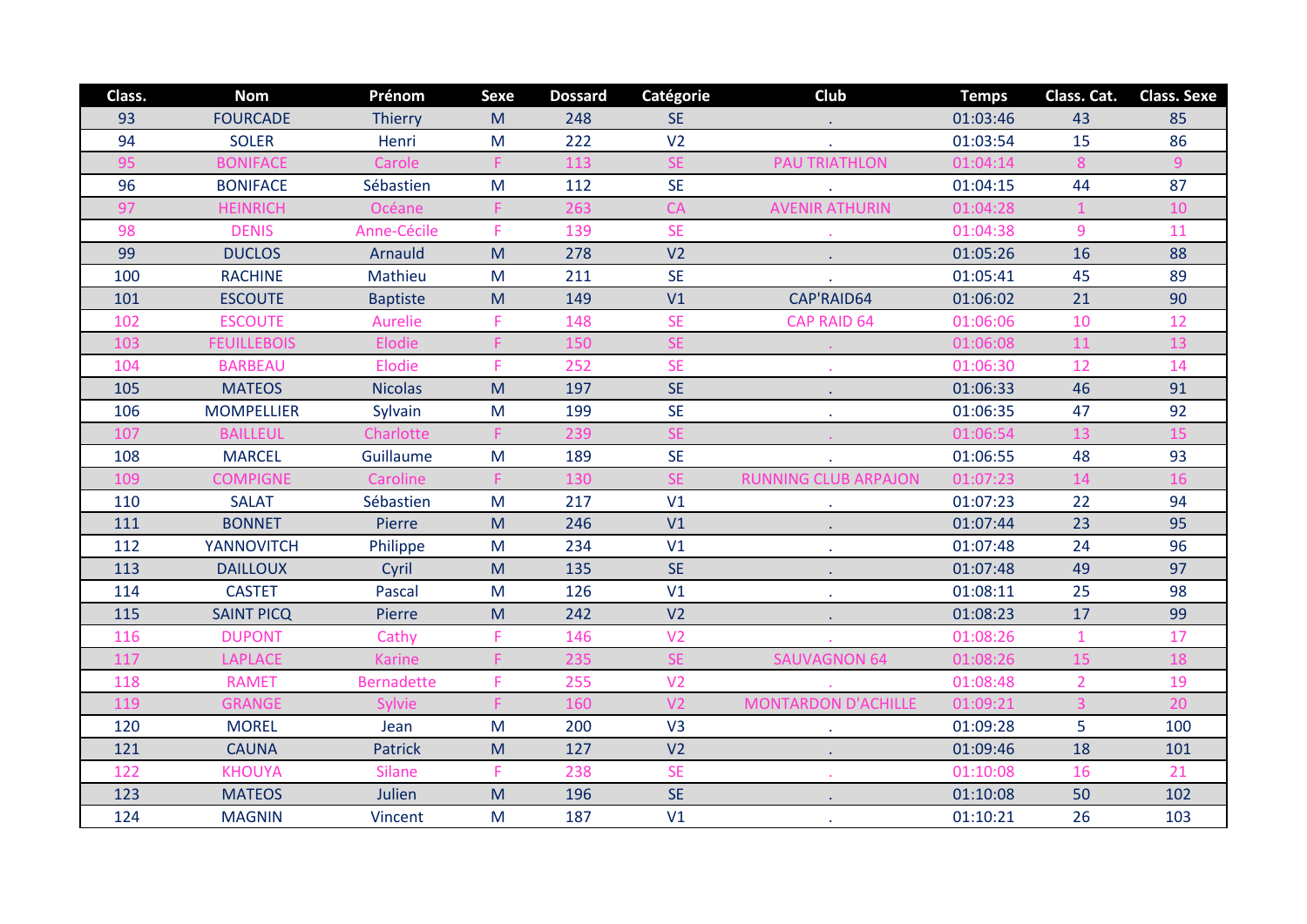| Class. | <b>Nom</b>         | Prénom           | <b>Sexe</b> | <b>Dossard</b> | Catégorie      | Club                       | <b>Temps</b> | Class. Cat.    | <b>Class. Sexe</b> |
|--------|--------------------|------------------|-------------|----------------|----------------|----------------------------|--------------|----------------|--------------------|
| 125    | <b>FAYE</b>        | Serge            | M           | 256            | V <sub>3</sub> | <b>REDER</b>               | 01:10:23     | $6\phantom{1}$ | 104                |
| 126    | <b>PALOQUE</b>     | <b>Emilie</b>    | F           | 298            | <b>SE</b>      |                            | 01:10:23     | 17             | 22                 |
| 127    | <b>BOUE-GRABOT</b> | Rémi             | M           | 247            | JU             |                            | 01:11:08     | $\overline{2}$ | 105                |
| 128    | <b>MARCHAND</b>    | <b>Marine</b>    | F           | 192            | <b>SE</b>      |                            | 01:11:08     | 18             | 23                 |
| 129    | <b>GANÇARSKI</b>   | Serge            | M           | 157            | V <sub>3</sub> |                            | 01:11:16     | $\overline{7}$ | 106                |
| 130    | LASSU              | <b>Magalie</b>   | F           | 177            | <b>SE</b>      |                            | 01:11:24     | 19             | 24                 |
| 131    | <b>PIERROU</b>     | Caroline         |             | 206            | <b>SE</b>      |                            | 01:11:27     | 20             | 25                 |
| 132    | <b>BRUNEL</b>      | <b>Stéphanie</b> | F           | 289            | V <sub>1</sub> | <b>LES GAZELLES DU LUY</b> | 01:11:45     | 2 <sup>1</sup> | 26                 |
| 133    | <b>BRUNEL</b>      | Laurent          | M           | 288            | V <sub>1</sub> |                            | 01:11:46     | 27             | 107                |
| 134    | <b>DUMOULIN</b>    | Vincent          | M           | 296            | <b>SE</b>      |                            | 01:11:47     | 51             | 108                |
| 135    | <b>LACOUME</b>     | <b>Isabelle</b>  | F           | 291            | V1             | <b>LES GAZELLES DU LUY</b> | 01:11:49     | 3              | 27                 |
| 136    | <b>CASTERES</b>    | <b>Bruno</b>     | M           | 125            | V <sub>2</sub> | MONTARDOND'ACHILLE         | 01:11:53     | 19             | 109                |
| 137    | <b>JEANTOY</b>     | <b>David</b>     | M           | 170            | <b>SE</b>      |                            | 01:12:08     | 52             | 110                |
| 138    | <b>TOUYET</b>      | Julie            | F           | 229            | <b>SE</b>      |                            | 01:12:11     | 21             | 28                 |
| 139    | <b>CONDAMINAS</b>  | Arnaud           | M           | 131            | <b>SE</b>      |                            | 01:12:12     | 53             | 111                |
| 140    | <b>IRIGOYEN</b>    | Carole           | F           | 169            | <b>SE</b>      |                            | 01:12:14     | 22             | 29                 |
| 141    | <b>LABAN</b>       | Séverine         |             | 285            | <b>SE</b>      |                            | 01:12:25     | 23             | 30 <sup>°</sup>    |
| 142    | LAMAGNERE          | Michel           | M           | 287            | V <sub>2</sub> |                            | 01:12:34     | 20             | 112                |
| 143    | <b>HOUCK</b>       | Samantha         |             | 290            | <b>SE</b>      |                            | 01:12:37     | 24             | 31                 |
| 144    | <b>CAPDEVIOLLE</b> | Gaëlle           | F           | 120            | <b>SE</b>      |                            | 01:12:38     | 25             | 32                 |
| 145    | <b>VANDENBULCK</b> | Matthieu         | M           | 230            | <b>SE</b>      |                            | 01:13:41     | 54             | 113                |
| 146    | <b>DOS SANTOS</b>  | Christophe       | M           | 143            | V1             | <b>SAUVAGNON 64</b>        | 01:14:08     | 28             | 114                |
| 147    | <b>DOS SANTOS</b>  | Ophelie          |             | 144            | <b>SE</b>      |                            | 01:14:09     | 26             | 33                 |
| 148    | <b>BAGAGE</b>      | Frederic         | M           | 103            | V1             |                            | 01:14:09     | 29             | 115                |
| 149    | <b>GORY</b>        | Jérôme           | M           | 159            | V1             |                            | 01:14:11     | 30             | 116                |
| 150    | <b>SOUBAIGNE</b>   | William          | M           | 224            | <b>SE</b>      |                            | 01:14:34     | 55             | 117                |
| 151    | <b>TAMET</b>       | Joel             | M           | 227            | V <sub>2</sub> |                            | 01:14:40     | 21             | 118                |
| 152    | <b>TAMET</b>       | Laurie           | F           | 226            | <b>SE</b>      |                            | 01:14:41     | 27             | 34                 |
| 153    | <b>OGER</b>        | Julie            |             | 202            | <b>SE</b>      |                            | 01:14:53     | 28             | 35                 |
| 154    | <b>DESCLAUX</b>    | $\overline{O}$   | F           | 273            | <b>SE</b>      |                            | 01:14:57     | 29             | 36                 |
| 155    | <b>SEU REAU</b>    | Romain           | M           | 274            | <b>SE</b>      |                            | 01:14:57     | 56             | 119                |
| 156    | <b>GROIN</b>       | <b>Bruno</b>     | M           | 162            | V <sub>3</sub> |                            | 01:15:00     | 8              | 120                |